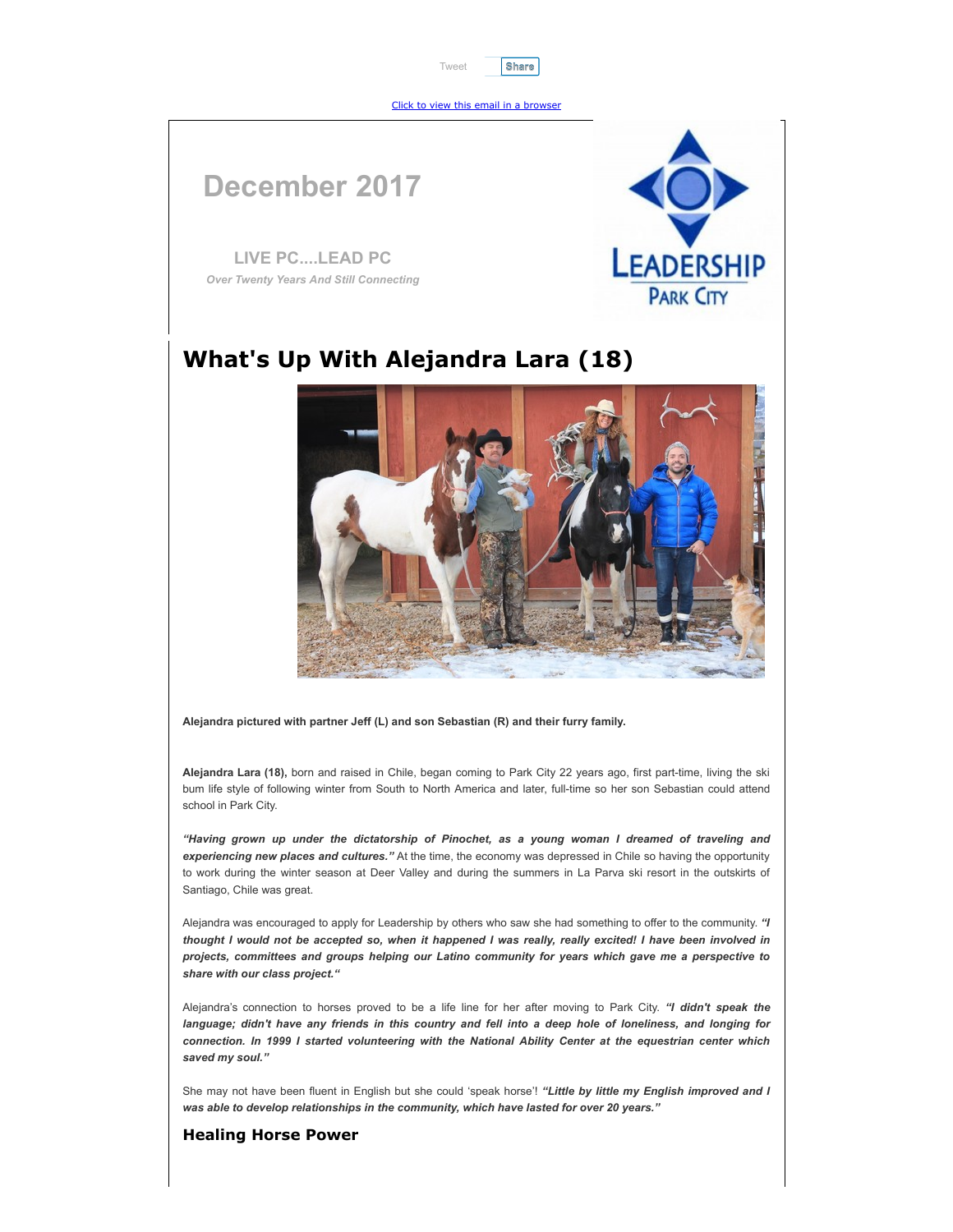

Nine years ago she founded the Equine Assisted Learning (EAL) program at the National Ability Center as a way to give back to the community. "My passion is to partner with horses and provide a safe place for people to learn about themselves. I've seen people come back from the gates of suicide or years of isolation just to be with 'their' horse once a week. I've seen kids in the autism spectrum learn to form friendships and connection by learning to connect with horses. As the mother of a US Navy veteran, know some of our loved ones come back changed from the war and how horses offer a fresh breath of peace."

The process of humans and horses working together can be very rewarding. *"Every week I witness wonderful*

*insights, aha's and transformations. One example is of a shy teen age girl who experienced great anxiety at school with great difficulty creating friendships. Through working with the horses she developed techniques to calm her anxiety and build self-confidence. She learned she could control a 1,000 pound animal and her own anxiety giving her the confidence to connect to others outside the barn."* 

The EAL program has been very successful. In the third year only, it grew 468% and continuous to partner with substance abuse recovery centers, military organizations, and other local and out-of-state organizations *"We are booking the EAL program up to a year in advance! We are now even growing the EAL team so we can serve more people and open more program offerings in the community."* 

*"In partnership with Wasatch Mental Health, we are conducting research on a teen's drug and alcohol prevention program. We are inviting teens between 13 – 18 years old of all abilities to participate. We know our program works but now Wasatch Mental Health wants to know how it works. Our goal is to make it an evidence-based prevention program state wide and offer it to the community on a regular basis. To register please go to www.discovernac.org or email me at alejandral@discovernac.org "*

#### **Horses Lead The Way**

This summer, Alejandra started her own business, Park City Horse Experience at **parkcityhorse.com**, where she shares the power of the horses with the community-at-large with an emphasis on partnering with horses for the exploration of self- awareness, connection to self & nature, and to gain new perspectives on life.

*"In my own practice I get to explore many different modalities such as mindfulness, meditation, somatic practices, yoga and much more."* 



Her dream is to be able to share the power and beauty of

the horses to serve individuals and groups of all walks of life, including individuals, families, groups, corporations and spiritual gatherings through each of the equine opportunities available in the community. *"The Equine Assisted Learning EAL program at the National Ability Center and my own Park City Horse Experience venture, both offer unique qualities and emphasis which can facilitate learning, growth, transformation and healing."* 

*"I am thankful for the amazing opportunity to participate in the Park City Leadership program which opened my understanding of all the possibilities to get involved in this amazing community but, above all, for the opportunity to form deep connections with my incredible brilliant and big-hearted Class 18 classmates."* 

Alejandra would like Leadership alumni to know that the equine work offers a return to our own nature and power. We can all cultivate a new form of leadership, one that values feeling and reason, empathy and assertiveness, transparency, cooperation, and mutual empowerment skills necessary to take ourselves, our families and this community to new levels.

*"The most effective historical leaders – from Alexander the Great to Katherine the Great, George Washington, Winston Churchill and Ronald Reagan – were skillful riders and equestrians who had close relationships with horses. These people exhibited exceptional poise under pressure, clarity of intention, courage, and conviction. Presenting a level of leadership presence capable of motivating others to face incredible odds and create innovative, highly ambitious ventures. "* 

*"I extend an open invitation for alumni to come explore how the horses and I can serve you to your next level of leadership in your own life and at work."*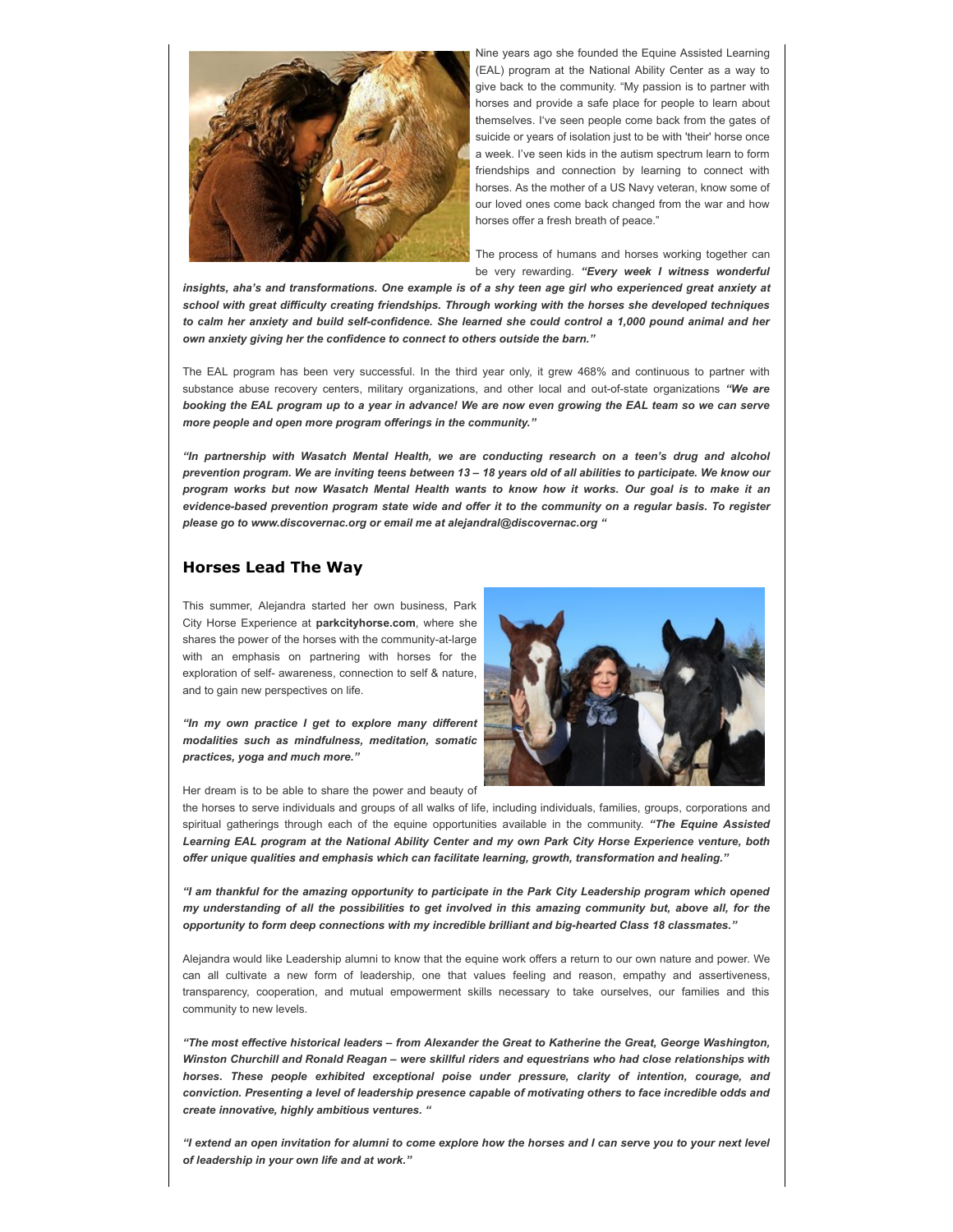Here is my contact information: Alejandra Lara Park City Horse Experience 435.513.1733 pchorsexperience@gmail.com

For more insight and information visit these websites and links **www.parkcityhorse.com**  A moving YouTube video from one of the veterans I work with: **https://youtu.be/h2yzPjMUlFU** National Ability Center website: **http://www.discovernac.org/equestrian-programs/**

#### **HOLIDAY POTLUCK**



On **Monday, December 11 at 6 pm** Leadership Park City Alumni Association hosts their annual Holiday Potluck at the home of Myles and Joy. (3040 Sunny Slopes Drive in Park Meadows. Please park on the street and carpool if possible.)

Attendees are requested to BYOB and an appetizer or dessert to share. Spouses are welcome.

Feel the magic of of the holidays through **OPERATION HOPE.** Please donate new, unwrapped....toys, books and clothes to children in need. We are also collecting gently used, warm jackets, hats and mittens for those less fortunate. We'll have a donation bin at Myles' home the night of the party. Let's do what we can to make this a holiday to remember for those less fortunate!

**(This event is not to be confused with the Class 24 Party which occurred on December 4.)**

### **Countdown To # XXV**

### **LPCA Ski Day At Deer Valley**



Once again, Deer Valley Resort is offering Leadership a **DEAL WE CAN'T REFUSE.**

**WHEN:** Wednesday, January 10

**WHERE:** Deer Valley Ski Resort

#### **WHAT'S THE DEAL?**

**Greatly reduced lift passes.** Price is **\$30** for the current Leadership Park City class and any alumni who have paid their LPCA dues for 2017-18 and **\$55 (\$30 + \$25 for dues)** for all other alumni.

**RSVP to Colleen McGinn at [mcginn.colleen@gmail.com](mailto:mcginn.colleen@gmail.com) or 301-651-6565 by 4 pm Tuesday, January 9 to reserve your lift pass. Plan to pay CHECK OR CASH when you pick up pass.** 

If you already have a DV pass....you don't have to RSVP.....just come along and join in the fun. **(Friends/family are welcome to join in but the lift pass deal is only for LPC class or alumni.)**

#### **WHAT'S GOING ON?**

#### **8:30-9:30 am- Colleen McGinn (23)**

C# 301.651.6565 will be in the ETC Coffee Shop on the main floor of Snow Park Lodge to hand out passes and collect \$.

Ski on your own or with the group departing at 9:45 am from Snow Park. Be prompt.

**Noon to 1 pm-** Meet up at Snow Park Lodge for anyone wanting to take a break or stop for lunch. Any non-skiers are welcome to join in.

**Class V**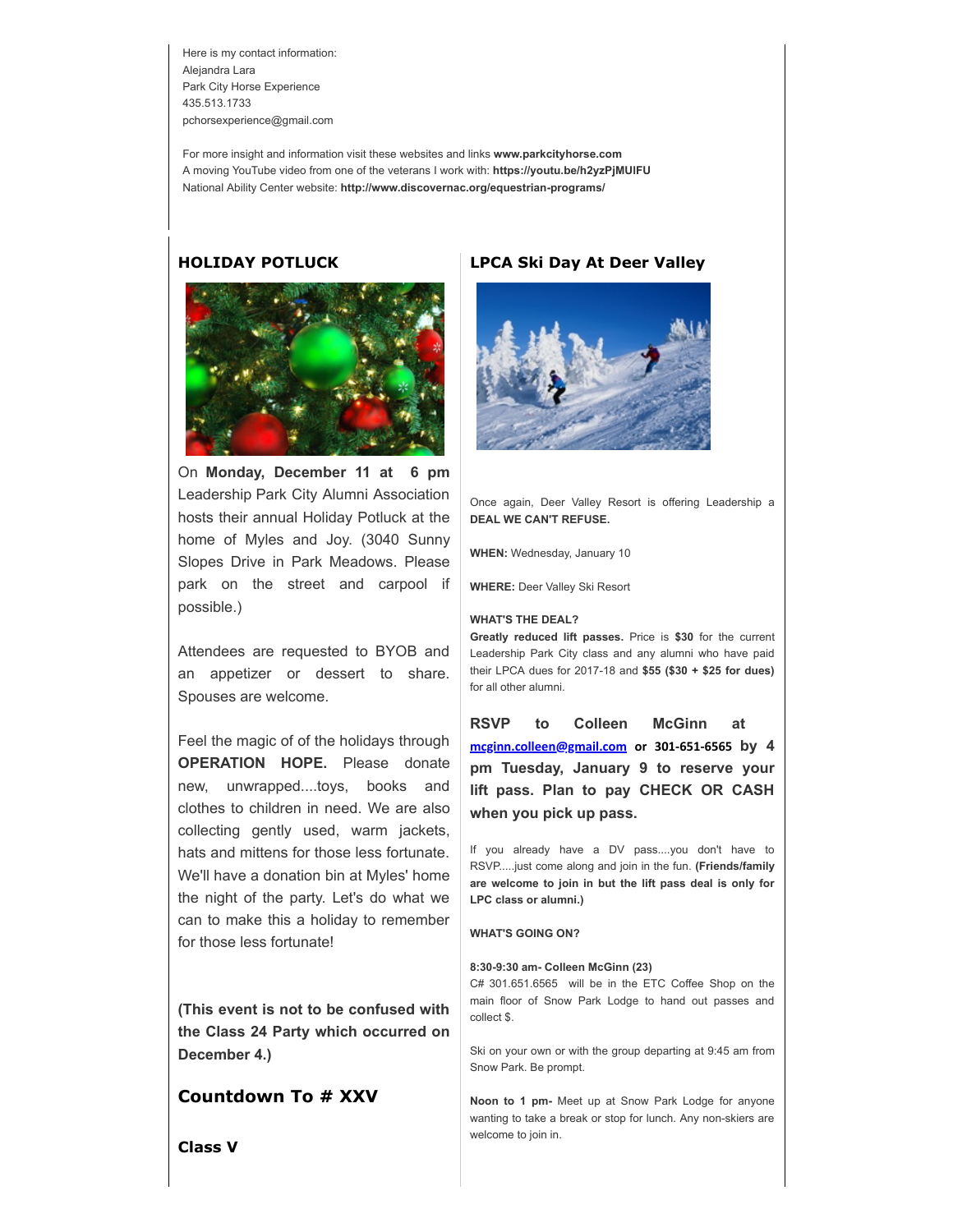

#### **1998-99**

**Amy Regan • Annie McMullen • Bill Brown • Bill Mullen • Cathy Slusher • Cena Maxfield • Chuck English • Cindy Guenther • Darcy Douglas • David Staley • Dick Fontaine • Dick Roth • Frances Umlauf • Greg Miner • Greg Sumner • Guillermo Avila Paz • Jane Simpson • Jim Stava • Kris Beer • Liza Simpson • Luann Flanders • Maria McNulty • Martha Moreno • Peter Tiborczszeghi • Rosemary Kelley • Senta Beyer • Steve Lewis • Tevy Vetter**

#### **Class VI**

1999-2000

**Allen Stockbridge • Andrew Montgomery • Anji Buckner • Bill Holbrook • Carlyle Morris • Carole Mullen • Carole Murnin • David Spann • Dena Fleming • Gail Salowey • J.F. Lanvers • Jim Weinberg • Joe Mitchell • Justine Fellows • Laura Cuddie • Laura Murphy • Linda Hollinshead • Lise Fischer • Lynn Fey • Lynne Decol • Monty Coates • Rex Ausburn • Robert Harden • Robyn Martinez Bishop • Sally Tauber • Scott Dansie • Skip Slusher • Todd Hoover • Wendy Gray Bizzaro**

## **Alumni News**



# **HONK.....HONK!**

Thanks to **everyone** who donated to LEADERSHIP PARK CITY and all the other nonprofits during the 2017 LIVE PC...GIVE PC campaign. Also thanks to those who actively assisted Park City Community Foundation with marketing.

**Congrats Abby McNulty (11)**

It's World Cup Ski Event Week at Deer Valley so there will be lots of activity on the plaza and World Cup competitors to watch. Here's the link for what's going on:

[http://www.deervalley.com/WhatToDo/Winter/FISWorldCup](http://cts.vresp.com/c/?LeadershipParkCity/487ed75a0a/1b170226bf/04767ac69f)



**Monday, December 11, 6 pm-** ALUMNI HOLIDAY POTLUCK

**Tuesday, January 9; 4 pm-** last day to RSVP to to **[mcginn.colleen@gmail.com](mailto:mcginn.colleen@gmail.com)** reserve lift pass.

**Wednesday, January 10-** LPCA SKI DAY at Deer Valley. Pick up lift passes between 8:30- 9:30 am.

**Wednesday, February 7, 8:30 am to 4:30 pm-** Leadership 101

> *"The challenge of leadership is to be strong, but not rude; be kind, but not weak; be bold, but not bully; be thoughtful, but not lazy; be humble, but not timid; be proud, but not arrogant; have humor, but without folly."*

> > Jim Rohn

#### **Leadership 101**



Talk it up to friends and family! It's time again for Leadership 101. It will be held at the Doubletree by Hilton on Wednesday, February 7 from 8:30 am to 4:30 pm. There is a

\$40 registration fee which covers lunch and refreshments. Click on this link for more information and to register.  [http://www.parkcity.org/departments/leadership-park](http://cts.vresp.com/c/?LeadershipParkCity/487ed75a0a/1b170226bf/c65ae1d599)city/leadership-101

#### **LIKE US**

We can work for you!

Let the FB page help you promote what you are doing.



**PLEASE** feel free to post on this page.

Whether you have a business venture, non profit or just